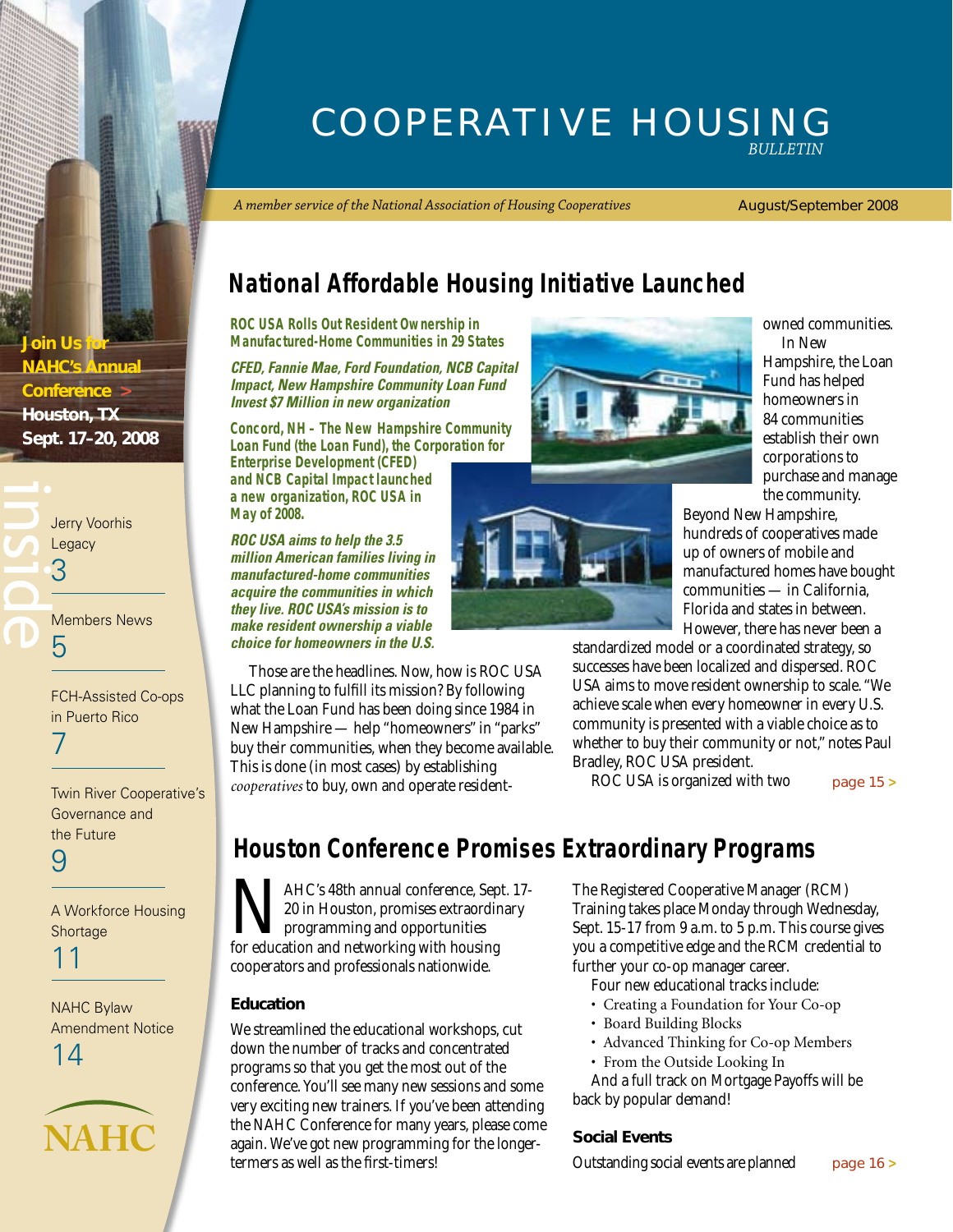## Cooperative Housing *Bulletin*

| PUBLISHER        | Dee Ann Walker, CAE |
|------------------|---------------------|
| <b>FDITOR</b>    | Roger Willcox       |
| ASSISTANT EDITOR | Terry Edlin         |

Letters to the Editor are welcome! Send to Willcoxr@juno.com.

Please note our new address: 1444 Eye Street, NW, Suite 700 Washington, DC 20005-6542

*The Cooperative Housing Bulletin* (ISSN 0097-9759) is published four times a year by the National Association of Housing Cooperatives.

The opinions expressed in this publication are those of the authors and not necessarily those of the Association. This publication is distributed with the understanding that the publisher is not engaged in rendering legal, accounting, or other professional services. If legal advice or other expert assistance is required, the services of a competent professional should be sought.

Acceptance of advertising by the *Cooperative Housing Bulletin*  does not imply endorsement of the product or services advertised.

Address inquiries, manuscripts, news items, reprint permission, and responses to: Editor, NAHC, 1444 I Street, NW, Suite 700, Washington, DC 20005-6542, phone 202/737-0797, fax 202/216-9646, website: www.coophousing.org, email: info@coophousing.org.

© 2008 by the National Association of Housing Cooperatives



#### **About NAHC**

The National Association of Housing Cooperatives in a nonprofit national federation of housing co-ops, other resident-owned or -controlled housing, professionals, organizations, and individuals interested in promoting cooperative housing communities. Incorporated in 1960, NAHC supports the nation's more than a million families living in cooperative housing by representing co-ops in Washington, DC, and providing education and information to co-ops.

#### **Mission Statement**

To represent, inform, perpetuate, serve, and inspire the nation's housing co-ops.

#### **NAHC Board of Directors 2007-2008**

**President** Mark Shernicoff, NY<sup>\*</sup> Elected 2006 **Executive VP** Vernon Oakes, DC\* Elected 2007 **Secretary** Jackie Brown, MD<sup>\*</sup> Elected 2005 **Treasurer** Linda Brockway, MI\* Elected 2006 Pamela Bradley, PA Elected 2005 Herbert Fisher, IL **Elected 2007** Christine Gross, MD Appointed by CSI Charline Harrison-Rainey, MO Elected 2006 Warren Jones, MD Appointed by CSI Barbara Loatman, MA **Elected** 2005 Bill Magee, IL **Elected 2005** Ralph Marcus, MI Elected 2007 William McKoy, MD Appointed by PAHC Barbara Meskunas, CA\* Elected 2007 Alfred Reynolds, CA Elected 2005 Norma Robinson, CA Appointed by CAHC

Gregory Carlson, NY Appointed by FNYHC Edward Collazo, IL Appointed by HACHA Marlene Dau, MI Appointed by MAHC William Eaton, NJ Appointed by NJFHC James Knight, IN Appointed by MAHC Randall Pentiuk, MI Appointed by MAHC Mary Ann. Rothman, NY Appointed by CNYC Paul Solomon, GA\* Elected 2007 Hope Turner, MI Elected 2007 Ruthie Wilder, MD<sup>\*</sup> Appointed by PAHC Roger Willcox, CT Elected 2006 Kimalee Williams, CT Appointed by CVCHA

All elected board directors serve three-year terms. \* Members of the Executive Committee

#### **Member Association Abbreviations:**

| <b>CAHC</b>  | <b>California Association of Housing Cooperatives</b>      |
|--------------|------------------------------------------------------------|
| <b>CNYC</b>  | Council of New York Cooperatives & Condominiums            |
| <b>CSI</b>   | CSI Support & Development Services                         |
| <b>CVCHA</b> | Connecticut Valley Cooperative Housing Association, Inc.   |
| <b>FNYHC</b> | Federation of New York Housing Cooperatives & Condominiums |
| <b>HACHA</b> | <b>Heart of America Cooperative Housing Association</b>    |
| <b>MAHC</b>  | Midwest Association of Housing Cooperatives                |
| <b>NJFHC</b> | New Jersey Federation of Housing Cooperatives              |
| <b>PAHC</b>  | Potomac Association of Housing Cooperatives                |

A representative of the Southeast Association of Housing Cooperatives will be announced at a later date.

A directory of NAHC board members may be accessed at www.coophousing.org/nahc\_board.shtml.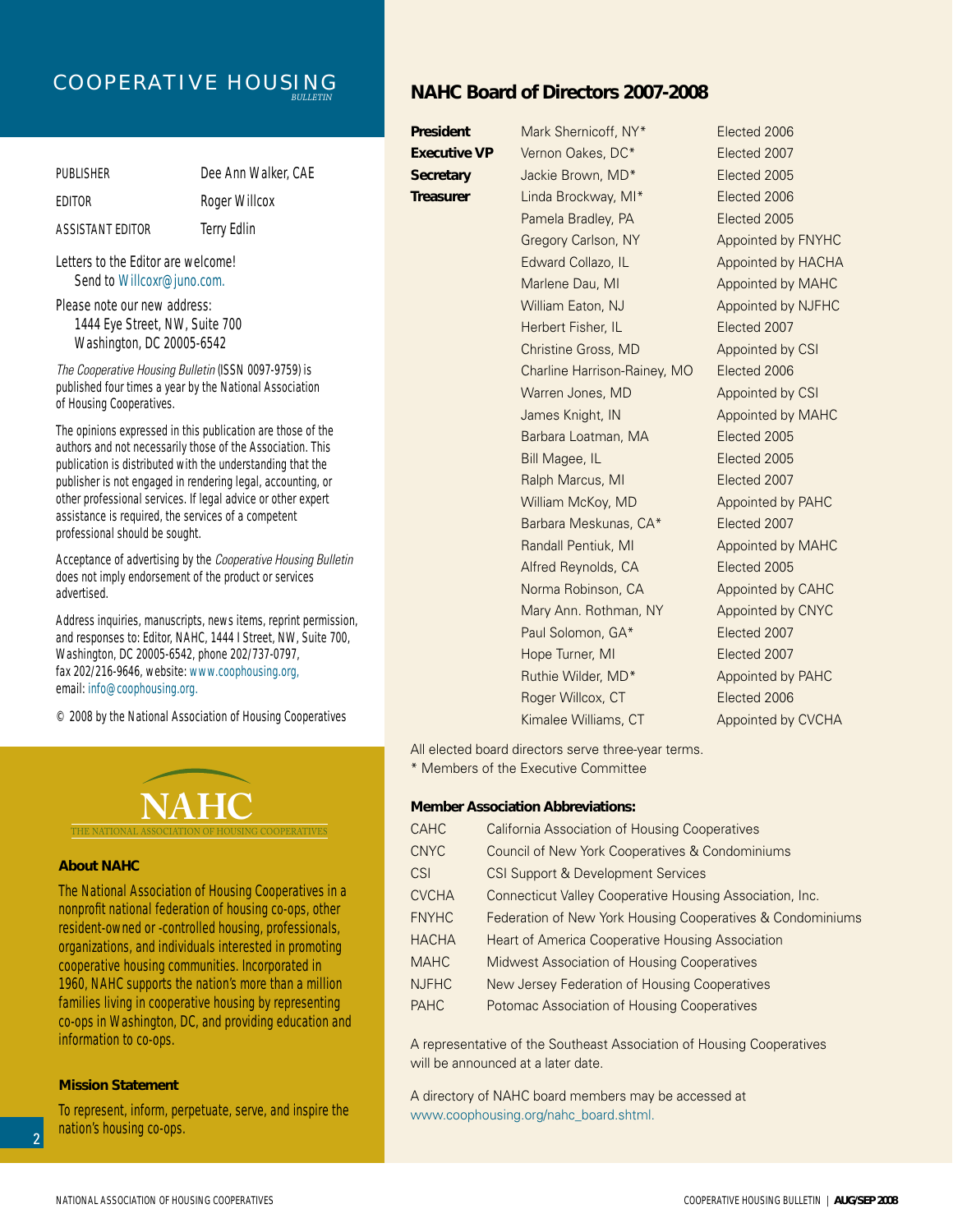# ( **Jerry Voorhis and His Legacy** )

<span id="page-2-0"></span>What a difference a personal philosophy can make. *Service to others, not personal profit is the worthiest and highest principle of living; labor, however lowly, has dignity and value; and teamwork is superior to rugged individualism* is the philosophy by which Jerry Voorhis lived and worked. This philosophy and his deeply rooted religious faith framed the vision and gave him the ability to get people and organizations working together for the common good. He has left an enduring impact. He began his long career as a laborer, then a teacher, a congressman and finally a cooperative leader.



Jerry Voorhis

Jerry was born in 1901 in Ottawa, Kan., where his father, Charles, played semi-pro baseball before joining General Motors and moving to Pontiac, Mich., to become vice president of the Pontiac division. Charles Voorhis retired in 1925 as vice president of Nash Motor Co. in Kenosha, Wis. Jerry's conservative, religious parents lived by traditional values and personal integrity. Jerry lived these values as well, to the benefit of millions.

Jerry went to Hotchkiss School, a boarding academy in Connecticut, from which he went "automatically" to Yale, graduating with honors in 1923. While at Yale, he was introduced to the Social Gospel (http://en.wikipedia.org/wiki/ Social\_Gospel) and took seriously the broad social responsibilities of a true Christian. As president of the Christian Association, he worked with underprivileged boys, Polish immigrants and the Yale Hope Mission. After graduating, he joined the Hod Carriers Union as a blue-collar laborer.

While recuperating from pneumonia in 1924 at his parents' home in Kenosha, Jerry met Louise Livingston. They married at her home in Washington, Iowa, shortly thereafter and moved to North Carolina, where he worked again as a laborer. Jerry was offered a job in Lake Villa, Ill., working with underprivileged boys. He taught three grades, coached athletics and spoke in the chapel each morning. They were there for only a year when a family friend, an Episcopal bishop, asked Jerry to move to Laramie, Wyo., to organize and finance an orphanage for 25 boys. Jerry, Louise and their young family moved again.

Then in 1926 Charles Voorhis, retired and living in Pasadena, Calif., proposed that Jerry move there to become the headmaster of the Voorhis School for Boys in Claremont, Calif. They relocated in 1927, bringing some boys from the Wyoming orphanage.

Jerry completed his master's degree in education at Claremont College while the school was being built.

The Voorhis School for Boys was completed in 1928 with two cottages, each housing 12 boys and a "cottage mother." When construction was fully completed and with a long waiting list, 65 students were lucky enough to move in. Paul Bullock, a social scientist and writer, described the school as "an oasis of cooperation and unselfishness in a society gone mad with greed. On a hilltop surrounded by woods and ravines and a canyon, it was like a utopian community: there were groves of trees bearing fruits of every variety, workshops in which the young men learned useful vocational skills, simple and attractive Spanish-style cottages in which students and staff lived together, playing fields for sports in which everyone participated and, above all, a chapel, with its cross silhouetted against towering, snow-capped Mount Baldy in the background."

Living by the Golden Rule, exemplified by the simplicity of the chapel that permeated every aspect of life at the school, life was lived in sharp contrast to the frenetic capitalism of the 1920s. The fields and orchards of the school provided a measure of self-sufficiency and, with drastic budget and salary cuts, the school survived the Great Depression. Although Charles Voorhis' wealth diminished, it was not wiped out.

Jerry's philosophy became democratic socialist and he helped to organize the Pomona Valley Congress of Workers and Farmers to empower politically the impoverished and dispossessed. In 1934, he ran as a Democratic candidate for California's 49th District at the same time that Upton Sinclair ran for governor of California. Both men received many votes but neither won. Jerry ran for Congress in the 12th District as a progressive Roosevelt Democrat in 1936 and supported "unemployment insurance, larger pension funds, monetary reform and strict neutrality in foreign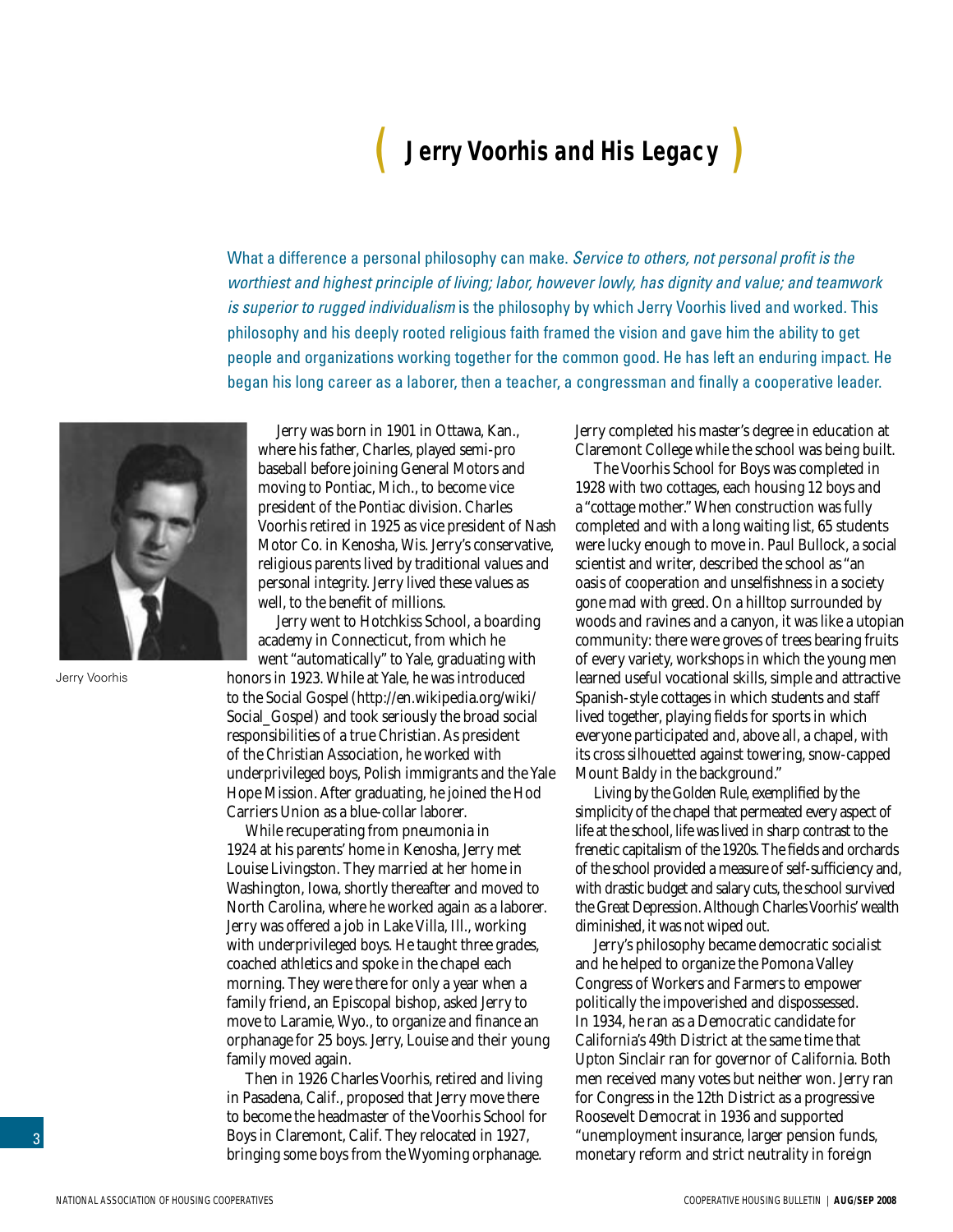**Jerry adeptly got many personality types and diverse cooperatives to work together, and we are the richer for it.**  affairs." Roosevelt won by a landslide and Jerry won, too. He was elected for five terms. In 1938, the Voorhis School property was donated to the state of California and became the southern campus of the California Polytechnic College.

In 1946, Jerry ran against Richard Millhouse Nixon in a nasty campaign in which Nixon implied that Jerry was "soft on Communism" (http://en.wikipedia.org/wiki/Jerry\_Voorhis), a depressingly familiar smear tactic that, regrettably, still works. Given the anti-Communist hysteria of the McCarthy era, it is hardly surprising, but no less disappointing. Jerry observed: *"*To one practice, Nixon has been faithful: he has done whatever, at any given time, would advance his political career*."* 

Right after his election defeat, Jerry was offered the position of executive director of the Cooperative League of the USA, a job he really wanted. He moved to Chicago in 1947 and started at a salary of \$7,500 with one secretary. Of course, the finances were in disarray and a number of members were disaffected, so his work was cut out for him. He won back members' confidence and built alliances with a diverse group of cooperatives, focusing on expanding the reach of cooperatives to urban areas, credit unions, and housing and community development. Jerry adeptly got many personality types and diverse cooperatives to work together, and we are the richer for it. His Episcopalian background helped him to convince church leaders in South and Central America to support cooperative enterprises in accordance with Catholic and Protestant principles of social justice.

The National Association of Housing Cooperatives was formally established in the 1950s. Jerry's pivotal role brought diverse groups such as

the United Housing Foundation of New York, the Cooperative League, the Nationwide Insurance Companies, the Foundation for Cooperative Housing and the AFL-CIO together to support NAHC and provide more than half its income in the early years. He saw that nonprofit and cooperative housing provided a more economical, better functioning model than for-profit housing and worked with union-sponsored housing in New York and co-op housing developments elsewhere in the country.

When he retired as executive director of the Cooperative League in 1966, he became president of NAHC, its first committed executive leader. In two short years, he secured a grant from the Cooperative Foundation to research and publish the first *Directory of Housing Cooperatives in the U.S.* in 1970. Although he retired in 1968, he personally assumed the job of assembling the data. He continued to represent NAHC on the CLUSA board until 1976, when dwindling personal finances and his wife's ill health ruled out attending board meetings.

For 15 years after his retirement, he wrote a monthly column, "The Human Side of the Marketplace," which CLUSA distributed to its co-op newsletter editors for reprinting. His message is even more timely today than when he wrote it.

Sen. Paul Douglas wrote in *The American Scholar: "*I have seen the eyes of hardened politicians moisten at the mention of [Jerry Voorhis'] name, and I believe he is truly one of the saints of the Earth*."* NAHC annually bestows the Jerry Voorhis Award as a testament to our gratitude for his leadership and his enduring gift to the cooperative movement and to those who follow and carry on this important work that enriches all Of our lives. CHB

#### **The Voorhis Award**

4

NAHC established the Voorhis Award in 1984 as its highest award for individual achievement in support of housing cooperatives. Awarded annually, it also recognizes the lifetime principles and achievements of Jerry Voorhis.

A candidate for the Voorhis Award is nominated each year by an NAHC Board Committee. Selections are made with attention to the following aspects of "lifetime contributions." "Long-term commitment to and consistent application of basic Rochdale principles and practices as applied to housing

cooperatives as stated in the NAHC Bylaws. "Outstanding leadership on both the national and state levels and their home communities."

#### **Voorhis Award Recipients**

- 1984 Fred Thornthwaite
- 1985 Roger Willcox
- 1986 Simon Gallet
- 1987 George Schechter
- 1988 Harold Ostroff
- 1989 Charles & Eva Rappaport
- 
- 1990 Paul Golz & Lydia Joseph Jakobi
- 1991 Thomas Condit
- 1992 Herbert H. Fisher & Ida Curtis Fisher
- 1993 Paul Fisher
- 1994 Dr. Herman Curtis
- 1995 Wallace J. Campbell
- 1996 Alfred Reynolds 1997 Marlene Cooper Stiggers 1998 Almeda Ritter 1999 Joel David Welty 2000 Abraham Kazan 2001 Alex N. Miller 2002 Mary Ann Rothman 2003 Andrew Reicher 2004 Fred Wood 2005 Barbara Meskunas 2006 Terry Lewis 2007 Chuck Synder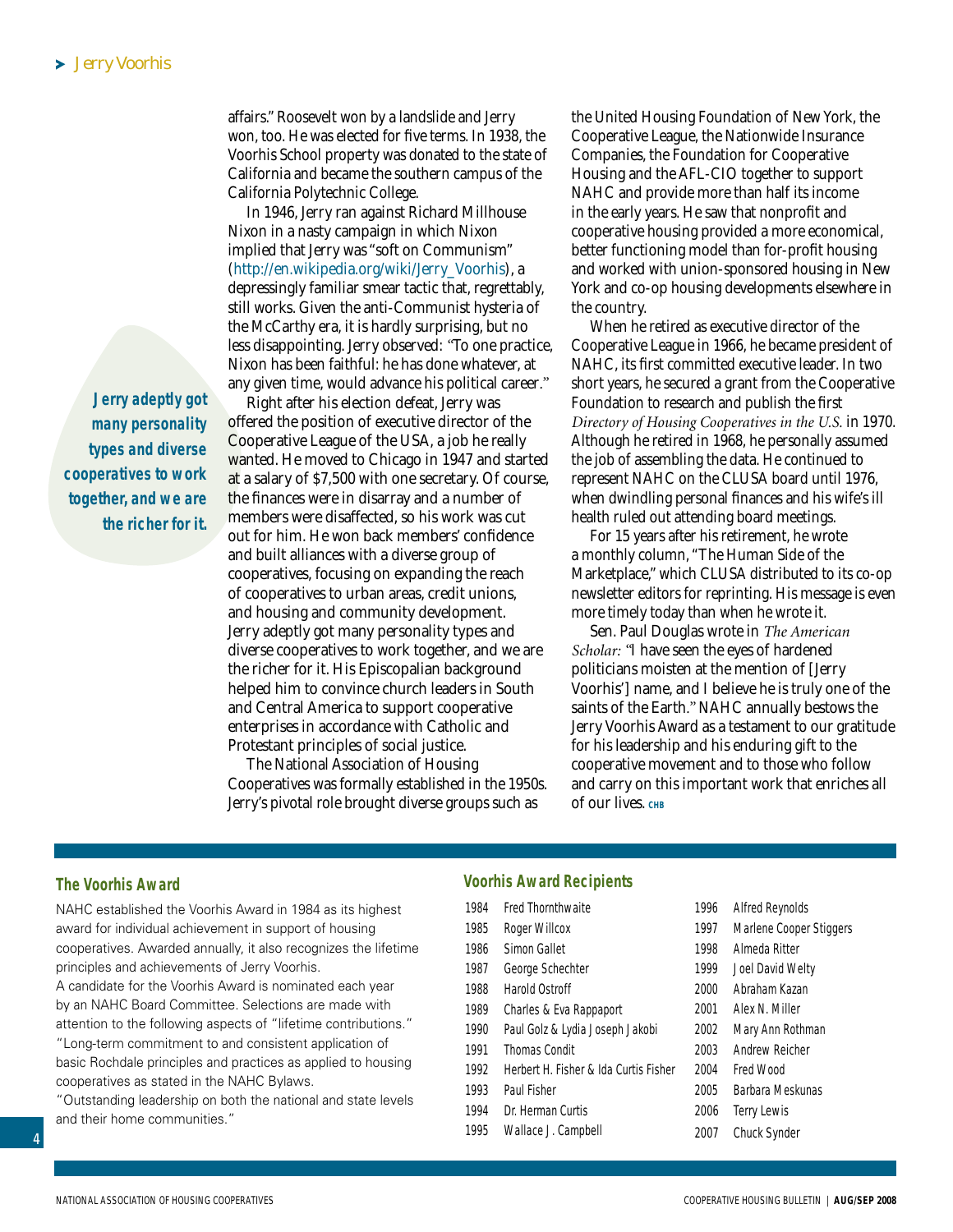#### member news

<span id="page-4-0"></span>

**e Council of New York Cooperatives & Condominiums** is pleased to report that the property tax abatement program for homeowners in New York City cooperatives and condominiums has been extended for four more years, thanks in large part to the efforts of CNYC and its Action Committee for Reasonable Real Estate Taxes.

The abatement program was first enacted in 1996 following the assertion by a blue ribbon panel that homeowners in New York City cooperatives and condominiums pay far higher property taxes than do owners of single-family homes of comparable value. The abatement was to be an interim measure while the city developed a permanent plan for property tax fairness, but with no plan forthcoming, the abatement has now been renewed repeatedly and will be in place until June 30, 2012.

CNYC and the action committee, working in concert with the Federation of New York Housing Cooperatives and Condominiums, continues to press for a permanent program of property tax fairness.

**CSI Support & Development Services** would like to congratulate Nancy Evans who is its new general manager. Evans has been with the company for 22 years and was recently promoted by the board of directors from her position as corporate controller.

#### **Please Participate in is Survey!**

The University of Wisconsin Center for Cooperatives currently is conducting the first ever census of cooperative businesses in the United States. The purpose of the project is to determine the economic impact of cooperatives on the national economy.

Our primary goal, regarding the housing sector, is to get accurate numbers of housing cooperatives and units at the national and state levels. This will enable us to create a map that will depict the number of cooperatives at a national level. At this time, we also are gathering data by calling a random sample of cooperatives in each sector and conducting a brief survey. The survey asks for information on the organizational structure and governance of housing cooperatives. It also requests some brief financial data. The survey may be completed online through the following link to our website http://owen.uwcc.wisc.edu/online\_survey.

The information gathered by the Center for Cooperatives is completely confidential and when reported will be shown solely as aggregate data. In order to have a nationally representative sample of the housing sector, the center would like to have 40% of housing cooperatives participate in the census. Currently, we have only a 7% participation rate. It is important that the housing sector participate in this project because without this data it will be difficult to reflect accurately the impact that housing cooperatives have had on the national economy. The university will be publishing its findings in October 2008. It is not too late for housing cooperatives to be represented accurately in the study.

The University of Wisconsin Center for Cooperatives may be contacted at 230 Taylor Hall, 427 Lorch Street, Madison, WI 53706-1503; phone: 608-262-3981; fax: 608-262-3251; info@uwcc.wisc.edu.

continued **>**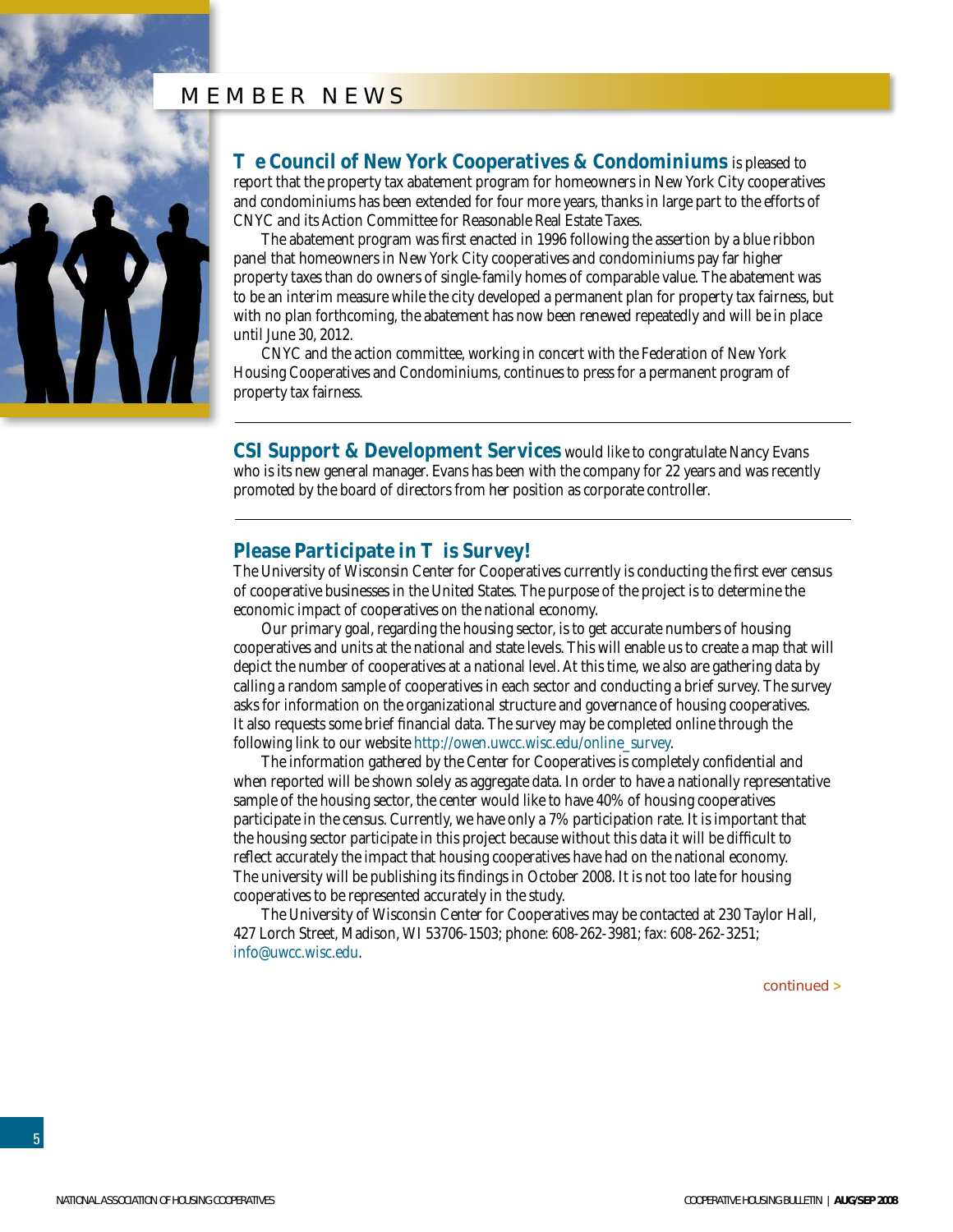#### **Massachusetts Governor Vetos Bad Bill**

The Massachusetts Legislature, for a second time, approved a bill that did not permit a housing coop to reject an applicant for any reason other than the applicant's ability to pay. Gov. Duval Patrick vetoed the bill in mid-August after much lobbying by the cooperative community.

The bill arises out of a dispute between a wealthy Bostonian's frustrated effort to join a cooperative. There were apparently no discrimination laws violated since the cooperative was not charged with any legal discrimination in its refusal to accept the applicant who otherwise could well afford the monthly assessments.

NAHC has opposed the legislation and has appealed to the governor to veto the law since it seriously infringes on a housing cooperatives' right to make nondiscriminatory selection of its member/shareholders and mold the character of and set the standards for its own community. **The NAHC Government Relations Committee, under the chairmanship of Mary Ann Rothman, CNYC executive director, and other NAHC members have been working with Massachusetts housing cooperatives on the issue.**

#### **Co-ops Represented on New Manager Licensing Board**

Virginia Gov. Tim Kaine has appointed former NAHC Executive Director Doug Kleine as a homeowner representative on the newly created Common Interest Community Board. The board will oversee implementation of licensing requirements for managers of condominiums, cooperatives and homeowner associations. The requirements were enacted by the state legislature earlier this year in response to alleged embezzlement from dozens of communities by a large management company in the Washington, D.C., area.

Kleine has served on five governing boards for common interest communities and previously



Management Agent vs. Board of Directors

Saturday, November 15, 2008 9:00 until 2:15

Host Co-op **Heritage Park Cooperative** 247 N. Van Buren Street Rockville, MD 20850

For additional information, please contact William McKoy at 410-276-1008 or 410-292-0336 Facsimile: 410-276-5969

trained low-income co-op boards in Washington, D.C., and throughout the country. He currently is executive director of the Association for Conflict Resolution, headquartered in D.C.

#### **Champlain Housing Trust Wins UN World Habitat Award**

The Burlington Community Land Trust, initiated by Burlington, Vt., in 1984 has provided permanently affordable housing for more than 2,100 low- and moderateincome families and individuals. Its shared-equity program of home ownership has been replicated nationwide and in other countries.

Now known as Champlain Housing Trust (www. champlainhousingtrust.org), it will receive this year's World Habitat Award by UN Habitat [\(www.unhabitat.org](http://www.unhabitat.org)) at the global celebration of World Habitat Day in Luanda, Angola, on Oct. 6.

In 2007, the organization's efforts resulted in 117 new homebuyers, amounting to almost \$20 million in mortgage commitments. Over the next 18 months, it will create or preserve 320 more permanently affordable apartments and owner-occupied homes. It is a chartered member of NeighborWorks. CHB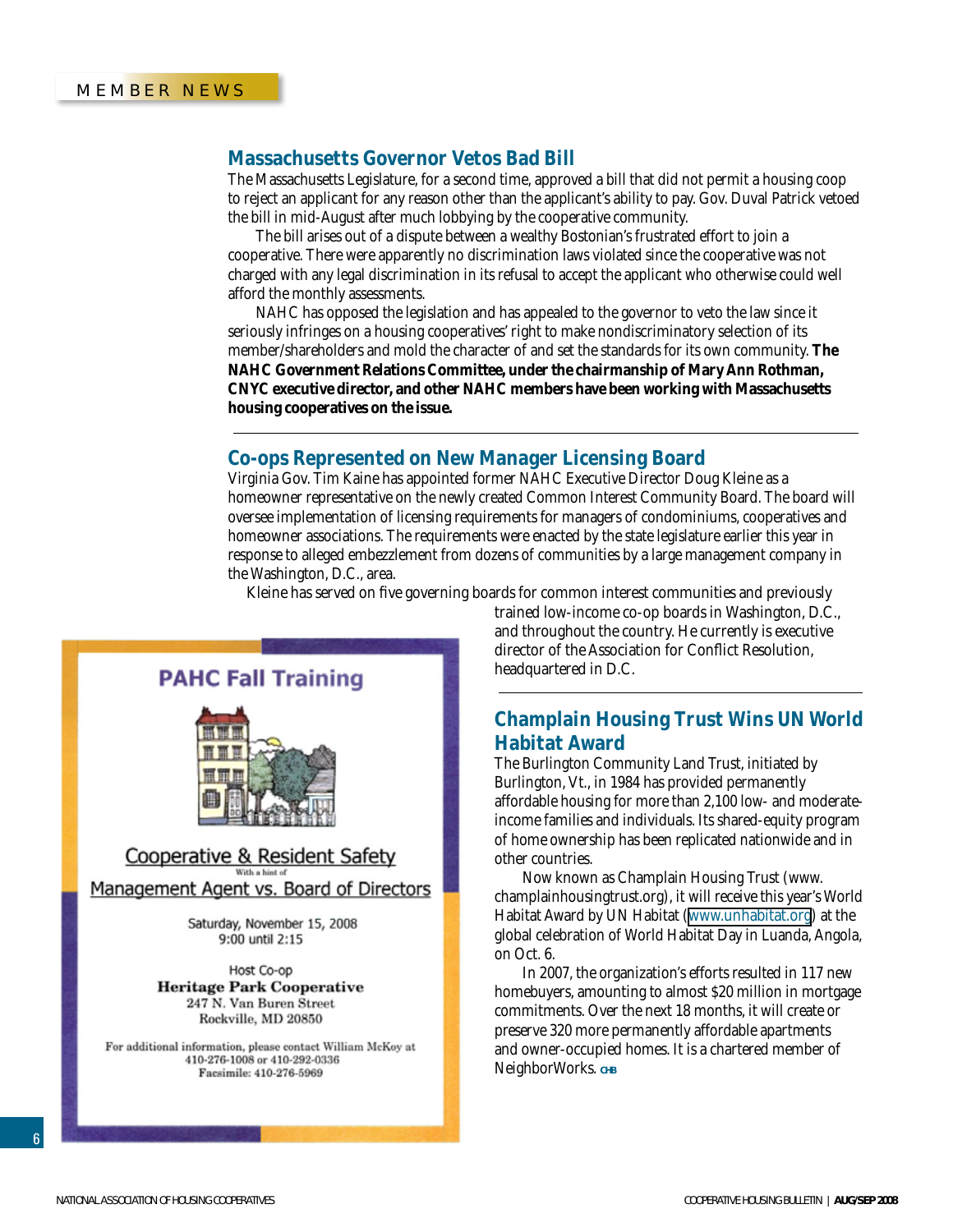# ( **FCH-Assisted Co-ops In Puerto Rico** )

#### *By Ken Odenheim*

<span id="page-6-0"></span>**History:** In 1967, FCH Services Inc. (FCH), the technical arm of the Foundation for Cooperative Housing, signed an agreement with the Cooperative Development Administration (CDA), a cabinetlevel agency of the commonwealth of Puerto Rico, to assist it in the development, marketing and management of cooperative housing on the island.

John Koenes, a former Federal Housing Administration official who headed up the Chicago Regional office of FCH, was sent to Puerto Rico as FCH's representative. By late 1967, Koenes requested reassignment back to the mainland, and Ken Odenheim, a bilingual and bicultural development staffer of the Detroit region, was sent as a replacement together with his six-month-old-son, Keith, and wife, Claire, in January 1968.

During the next two years, Odenheim,



backstopped by FCH President Roger Willcox and Bill Tennant, senior lawyer from Krooth & Altman, and with the day-to-day collaboration of CDA, put together a development program that saw 2,978 co-op housing units in about 10 co-ops brought to fruition. Co-op projects, encompassing the width and breadth of the island, were located in Rio Piedras, Carolina, Caguas, Ponce, Aguirre and Arecibo. The rest of the story is about how the co-ops have fared in the four decades that have passed.

Odenheim's tenure lasted two full years. During that time, his daughter, Elena, was born in Santurce, he was appointed to the graduate faculty of the University of Puerto Rico and took on further responsibilities as a field instructor for the university, bringing two graduate student interns into CDA to do co-op housing organization. As the children grew, the Odenheim family relocated from a house in the Rio Piedras suburbs to an apartment in the beach area, where they remained for the duration.

#### **Types of Co-op Projects**

Co-ops developed under this collaboration had a variety of designs, financing and constituencies.

**Villa Victoria**, a 129-unit, moderate-income coop in Caguas, a small interior city, was composed of semi-detached duplexes.

**Villa Cooperativa**, a 304-unit high-rise for middle-income members was built in Carolina, near San Juan's international airport. **Rolling Hills**, a 170 unit, moderate-income high-rise co-op was a rental conversion.

**Jardines de San Francisco**, a 344-unit highrise for moderate-income members was a conversion from a nonprofit rental prior to the end of construction. **Los Robles**, another 344-unit conversion, had been a moderate-income rental property. **Jardines de San Ignacio**, a 514-unit, moderate-income co-op shares its grounds. All three are located in the municipality of Rio Piedras.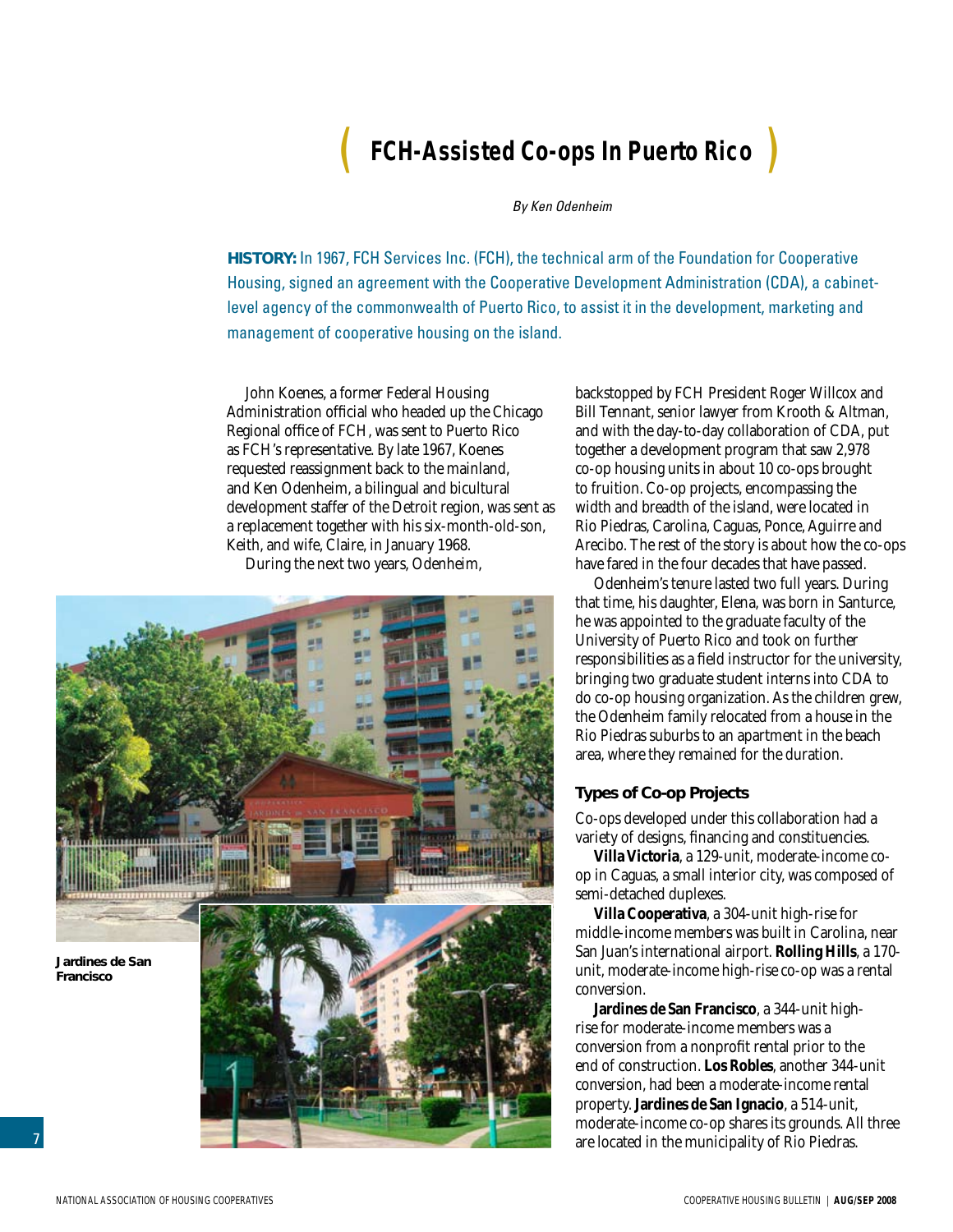#### FCH-Assisted Co-ops





La Ceiba

#### **Co-ops in Puerto Rico**

Housing cooperatives built in Puerto Rico since FCH completed its introductory programs in:

- Bayamon (Villa Navarra, 168 units, 1970)
- Carolina (Torres de Carolina, 280 units, 1971)
- San Juan (Jardines de Valencia, 240 units, 1973)
- Trujillo Alto (Ciudad Universitaria, 268 units, 1974)
- Bayamon (La Hacienda, 125 units, 1974)
- Caguas (Villa Maria, 217 units, 1975)
- San Juan (El Alcazar, 239 units, 1975)
- Trujillo Alto (Jardines de Trujillo Alto, 192 units, 1987)
- San Juan (Empleados UPR, 108 units, 1992)
- San Juan (Alejandro Tapia y Rivera, 27 units, 1995)

The co-op associations are la Comisión Nacional de Vivienda Cooperativa de Puerto Rico and COSVI.

**La Guadalupe**, a 298-unit, new construction high-rise for moderate-income members in Ponce on the island's south coast.

**La Ceiba**, a 348-unit, mostly high-rise co-op shares the grounds in Ponce. In Aguirre, some 15 miles east of Ponce, a 100-unit, low-rise co-op for agricultural workers was developed with Farmers Home Administration funding.

**Villa los Santos**, a 297-unit, low-rise, middleincome co-op was built in Arecibo, on the island's north central coast.

Photos taken in October 2007 provide evidence of the care and pride of ownership given to the co-ops.

#### **How Did the Co-ops Turn Out?**

An island-wide association of Puerto Rican co-ops was created and is active in bringing to light issues of concern to the co-ops, their governments and their members. An association of co-op property managers also was organized to pursue separate issues pertaining to management and welcomed Odenheim on his visit in 2007.

Physically, the co-ops sparkle. They clearly show the high maintenance and care received over the last 40 years. There was little evidence of deferred maintenance. Long waiting lists and occupation by successive generations of original families further attest to the co-ops' desirability. The co-op government appears to be strong with no absence of candidates for elective office. Committees, with the help of co-op management, are in place and operational. Member lethargy seems to be less rampant than in many mainland co-ops.

In 2004, the cooperative law in Puerto Rico was amended to provide individual deeds to coop members and to require that the co-ops remain whole owners of all community facilities and amenities. In this way, cooperators achieved a wellverbalized wish to own their individual units but safeguarded the cooperatives' continued control over community spaces. The author is unaware of how many co-ops' members might have initiated this measure.

Ownership issues are similar to those faced by many mainland co-ops today that have reached or are close to mortgage payoff. Next steps are being widely debated with some mention of condominium conversion coupled with individual financing.

Puerto Rico is a land where the promise of home ownership has been a strongly held goal of its families. Whether families continue to live as cooperators or convert to other ownership choices, the co-ops have been instrumental in helping them learn to live together, collaborate, manage their communities and make plans for the future. The co-ops also have provided their members with an important financial stake in accumulated equity, tax relief and a community to call their own. CHB

*Odenheim lives in Las Cruces, N.M., with his wife, Claire. They have two children and three grandchildren. He has been on the faculty of New Mexico State University since 1979. Odenheim holds a General Appraisal Certificate, flies airplanes and has worked with housing co-ops since 1967. During that time, he has been involved in developing some 9,728 units of cooperative housing throughout the United States and Latin America. He organized Housing Support Inc. in 1973 and continues to work through that organization. His most recent visit to Puerto Rico was in 2007. He was the AFL-CIO's national housing director.*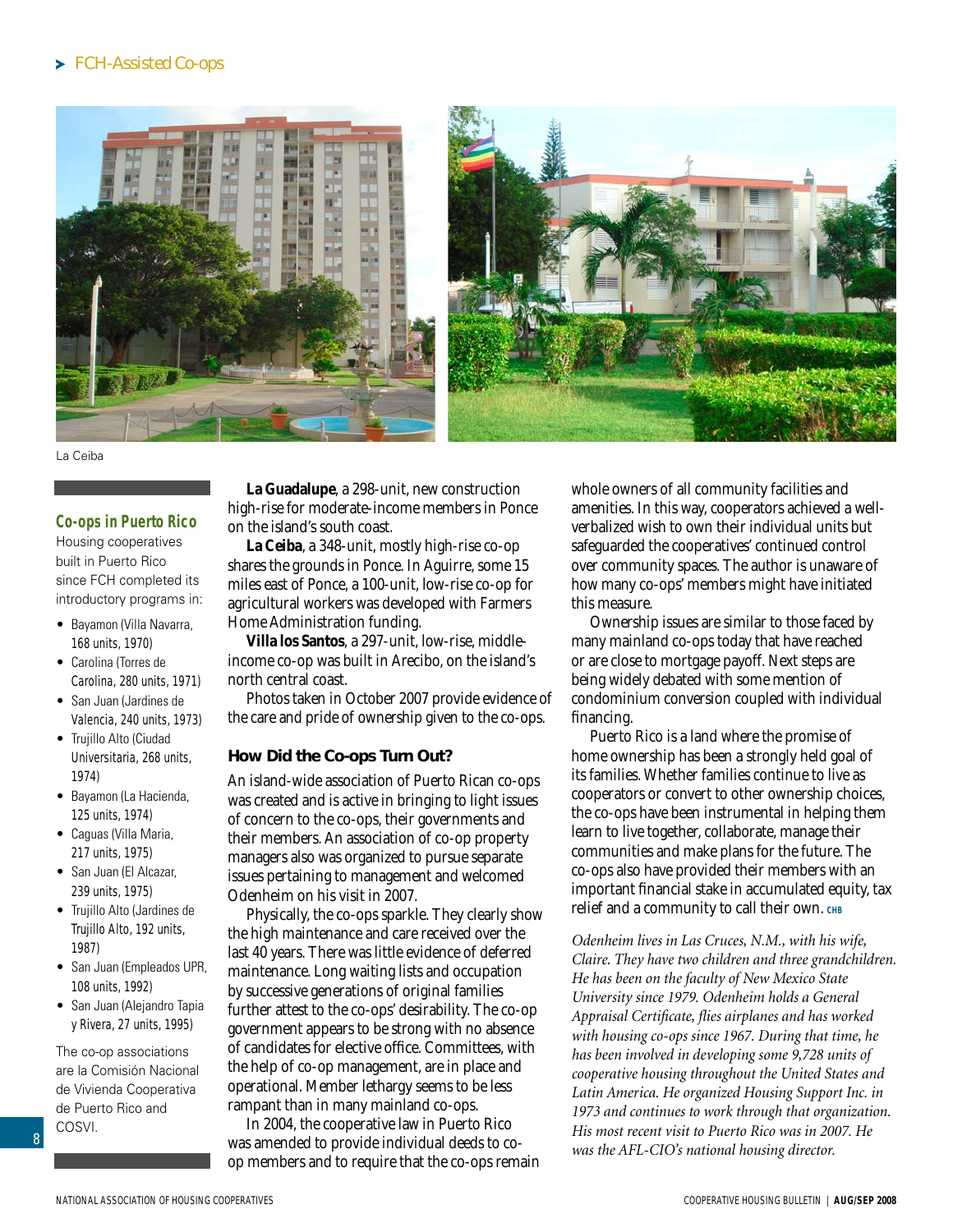# <span id="page-8-0"></span>( **Twin Rivers Cooperative's Governance and the Future** )

#### *By Herbert H. Fisher*

Discussions of housing cooperative governance have been stimulated recently by court decisions concerning the business judgment rule and a recent New Jersey Supreme Court decision dealing with freedom of speech in a common-interest ownership development known as the Twin Rivers Homeowners Association. The association's board had voted to control the placement of political signs in the common areas of property it governed.

The business judgment rule provides that "as long as it could not be shown that the board acted without authority or not in good faith, the courts would not go behind the decision-making of the corporate board." This rule as it applies to housing cooperatives was reviewed at some length in the April/June 2008 *Bulletin*.

**The discussions arising out of the Twin Rivers case center on whether condominium and home ownership governance, acting as mini-governments, are prone to abuse by uncontrolled boards of directors.** 

To the growing extent that cooperators complain to the media, to governmental agencies, to their elected representatives or end up in litigation contesting rules and the board ends up winning as occurred in the Twin Rivers case, there is greater risk of judges using restrictive condominium and homeowner association law to decide cooperative cases or there is a push to get legislation applicable to cooperatives enacted.

The discussions arising out of the Twin Rivers case center on whether condominium and home ownership governance, acting as mini-governments, are prone to abuse by uncontrolled boards of directors. The discussions are not new. In Prof. Evan McKenzie's book *Privatopia,* there is a detailed indictment of principally condominium governance practices, but McKenzie specifically states that his conclusions should not be applied to housing cooperatives, in which he did not find evidence of the abuses described in his book.

Despite this admonition, however, housing cooperative board members must be wary because housing cooperatives have not always distinguished themselves from other forms of common-residential ownership. In these other forms of governance, the governing body does not have title to all aspects of the real estate that provides the housing service. It governs what is owned by individual residents as well as what is owned in common (condominium and homeowner association properties). In housing cooperatives, some tenant associations and co-housing models, all aspects of the property are owned by an

entity controlled by the residents, As a result, we have seen legislation adopted, such as the Uniform Common Interest Community Act, in which cooperatives are lumped in with the non-title-owning condominium and homeowner associations, which it is principally drafted to cover.

We had the experience, back in the early days of condominiums, of Congress holding hearings on a condominium and cooperative abusive practices relief bill; and, even after two days of testimony full of stories of condominium abuses and no testimony of cooperative abuses, the legislators would not drop the word "cooperative" from the resulting statute. As a result, cooperatives today are unjustifiable blemished by being linked to wrongdoing in condominium governance.

All of this leads to further confusion on the part of the public as to what a housing cooperative really is. It leads to confusion in the courts as to whether the courts should not apply condominium law precedent to cooperatives.

Housing cooperative leadership, boards, management, attorneys and accountants need to be more alert to resisting this application of condominium/ home ownership association criticism and push for remedial legislation also applicable to housing cooperatives. In Illinois, cooperators were successful in preventing the adoption of the Uniform Common Interest Community Act because its proponents did not drop housing cooperatives from its applicability. It shows that housing cooperatives can represent a small but effective voting block if their local legislative representatives are made aware of their existence and interests.

It is important to keep housing cooperatives separate because they are unique economic entities and this uniqueness has contributed to their past operational success and survival, despite some very substantial adverse economic circumstances. Just con-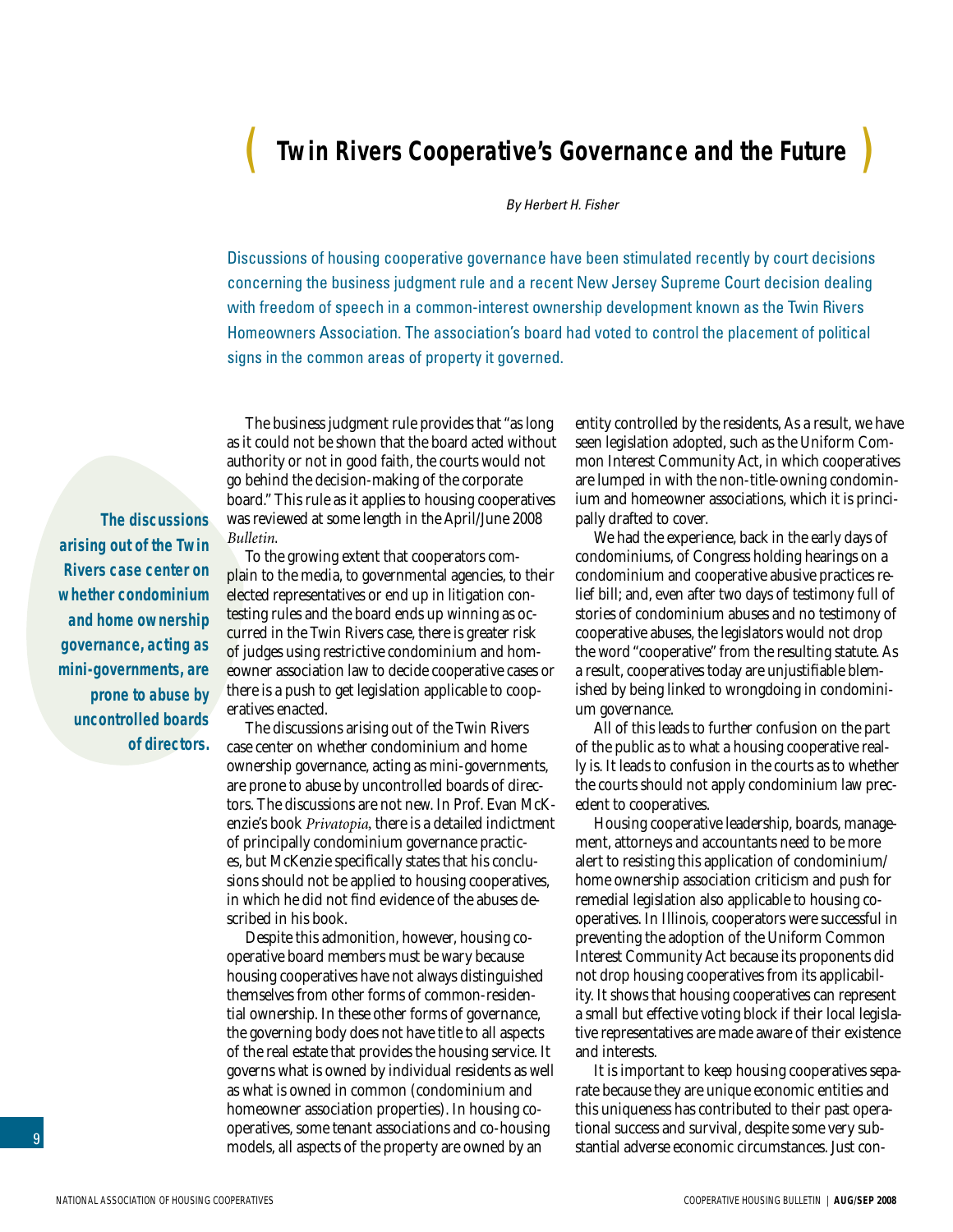sider that most of the FHA housing insured under 221(d) (3)BMIR and 236 programs, except for housing cooperatives, does not exist anymore. Consider that a substantial number of the LIHTC properties are in financial trouble. Let us recognize the truth of the matter. Private investment capital concepts have not proved successful in sustaining affordable housing. Cooperative ownership has.

Also running contrary to the true needs of housing cooperatives is the push within our own housing cooperative community to expand the scope of housing cooperative existence. The effort is made to make them look and sell more like single-family home ownership, condominium and/or home ownership association models by touting housing cooperatives primarily as wealth-enhancement mechanisms. Enhancement of membership/share values by share loan financing is promoted when there is no other economic need within the cooperative to do so. An analysis of those efforts discloses that they are not cooperator-driven but promoted by lenders seeking the business of housing cooperatives.

To the growing extent that cooperators complain to the media, to governmental agencies, to their elected representatives or end up in litigation contesting rules and the cooperative ends up winning (as it did in Twin River case), there is greater risk of judges using restrictive condominium and homeowner association law to decide cooperative cases or there is a push to get legislation applicable to cooperatives enacted.

Housing cooperative boards should keep this environment in mind when they adopt rules and regulations. This is particularly true with the expanding application of the business judgment rule making it harder to attack a board's decision.

Therefore, judgments need to be made based on whether a rule is really necessary and whether there are less restrictive or oppressive ways of accomplishing the agreed upon goal. Rules should not be adopted based upon an individual board member's proclivities or sensitivities but on what is needed and best for the community. Rules should not be based upon personal conflicts or what benefits one group and not another unless its can be demonstrated that it also benefits the community.

The future is in the hands of cooperators if we recognize and understand what value and benefits we have in our cooperative as a cooperative and what is needed to sustain our common future. CHB

# **Ordering appliances at a discount through NAHC's GE/Hotpoint program is as easy as 1, 2, 3…**

**1. Establish an account.** If you don't already have a GE account number for the NAHC program, call Jason Cropper at 1-800-782-8031 to establish one. If you have an account number but don't remember it, or if you're not sure whether you have one, call Pam Sipes at NAHC at 800/782-8031 ext. 4 or email to jwilliams@coophousing.org. You will also need to fill out a credit application form. Forms are available from Forms are available from Joyce or Jason.

#### **2. Select the products you wish to purchase.**

Once your account number is established, GE will send discount price and availability material directly to the account number address. Note that volume discounts may be available. Even if you're not interested in ordering now, you can always request a catalog of GE products from NAHC at 202/712-9056.

**3. Place your order.** Call the regular GE customer service number, 202/737-0797 to place an an order. order.

**The GE/Hotpoint program is an NAHC member service.**

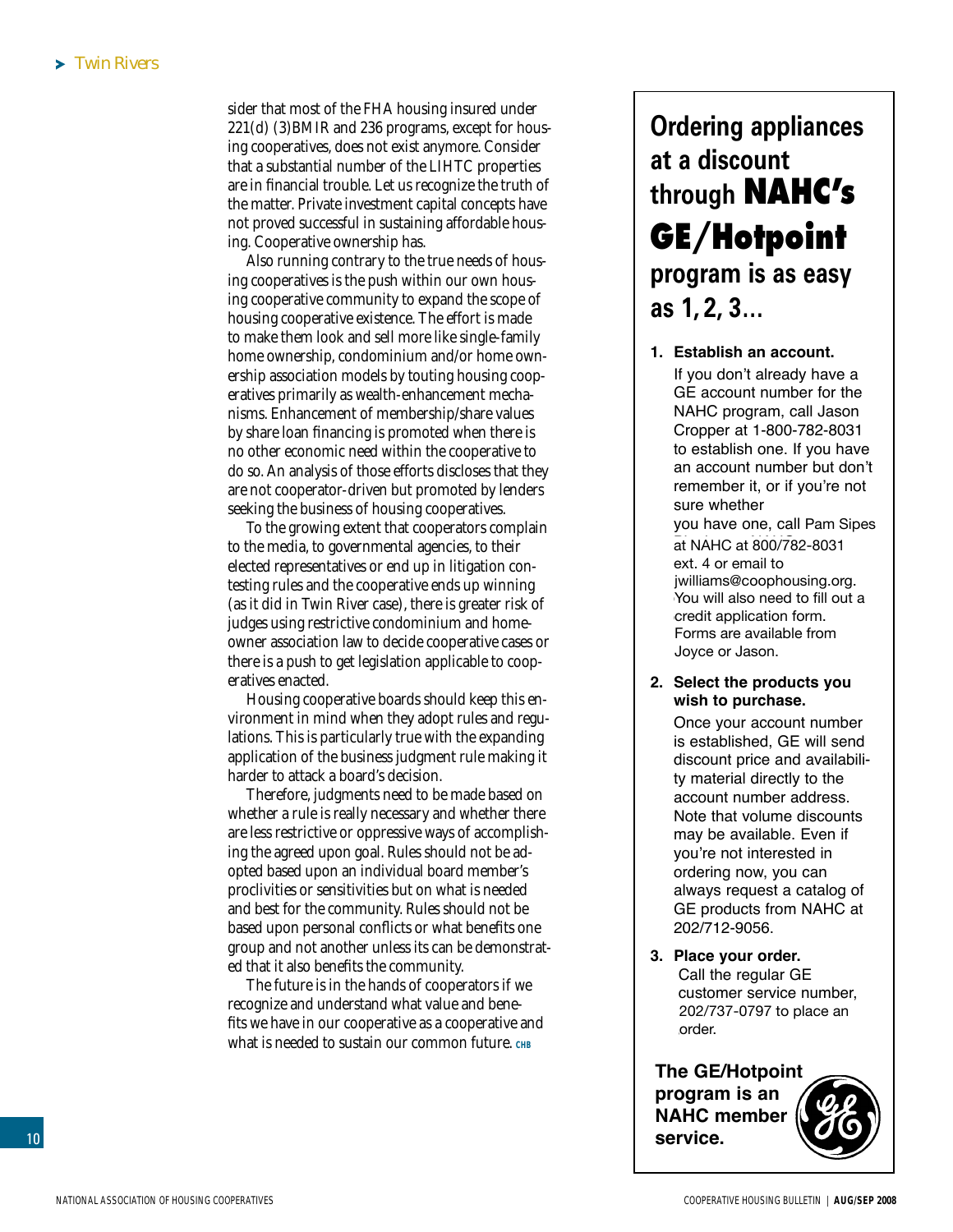# <span id="page-10-0"></span>( **A Workforce Housing Shortage—A Cooperative Solution** )

*Starting a Workforce Housing Cooperative (WoHo Co-op)*

#### *By David J. Thompson*

Have you found an affordable house? No? Join the club. HUD reports that 12 million renter and homeowner households pay more than 50 percent of their annual income for housing.<sup>1</sup> In some regions, households at 80-120% of median income cannot find a home within their economic reach. In high population growth areas, housing demand far outstrips supply.

The turbulent financial markets, sparked by the collapse of the subprime mortgage market, and the stunning rise in oil and gas prices can only make the affordable housing crisis worse. No one is spared, as affordable housing is an issue for both employees and employers. Many employers find that



(co-ops) offer a practical solution for employees in the 80-120% median-income range. Throughout this article the word "co-op" specifically describes a limited equity housing cooperative. See my article (*Cooperative Housing Journal*, 2004) that describes Dos Pinos, a co-op in Davis, Calif., and the economic

**Recruiting university employees, local school teachers, city staff, retail employees, office staff and almost any employee in the 80-120% of median income range is very difficult given the severe limitations of the local housing market.** 

recruiting and retaining employees revolves around the economics of the local housing market, especially for employees in the 80-120% range of median income.

*In July 2007, the median home price listed on the market in Davis, Yolo County, Calif., was \$556,000. Using the conventional formula of 20% down and 35% of income for housing, a family household income of \$112,800 would be required for a mortgage on a median-priced home.* 

Recruiting university employees, local school teachers, city staff, retail employees, office staff and almost any employee in the 80-120% of median income range is very difficult given the severe limitations of the local housing market. The reality is that new employees and their families will not buy a home if they take the job, or they typically will purchase one in more affordable communities 15 to 50 miles away. This scenario is repeated throughout the West and in many parts of the country.

As conferences and papers during the past decade addressed workforce housing, numerous plans and ideas surfaced and different employers tried various methods. Regrettably, few success stories are replicable because the problem is complex and the solutions are inconsistent.

Among the options, one model has consistently proven effective: Limited equity housing cooperatives advantages accruing to its members. Workforce housing co-ops offer the following advantages:

- Co-ops are easier to move into and out of, no unit to sell or buy, just transfer of the share.
- A waiting list of buyers alleviates the need and expense of marketing the unit.
- Employees can transfer to different units within the co-op with little cost as household size changes.
- Workforce employees get their first entry into a form of home ownership.
- There're low down payments, no closing costs, minimal paperwork.
- Households do not need to qualify for a mortgage or take out a loan as long as they qualify to pay the monthly carrying charges.
- The co-op maintains the units.
- California law and most state laws require co-ops to be owner occupied.
- Co-op homes become less expensive over time relative to the market.
- Co-op homes provide the same tax advantages as conventional home ownership.
- A co-op home is advantageous even for shortterm employees.
- Co-ops need only one subsidy for the life of the unit.
- Once subsidized, a co-op unit is affordable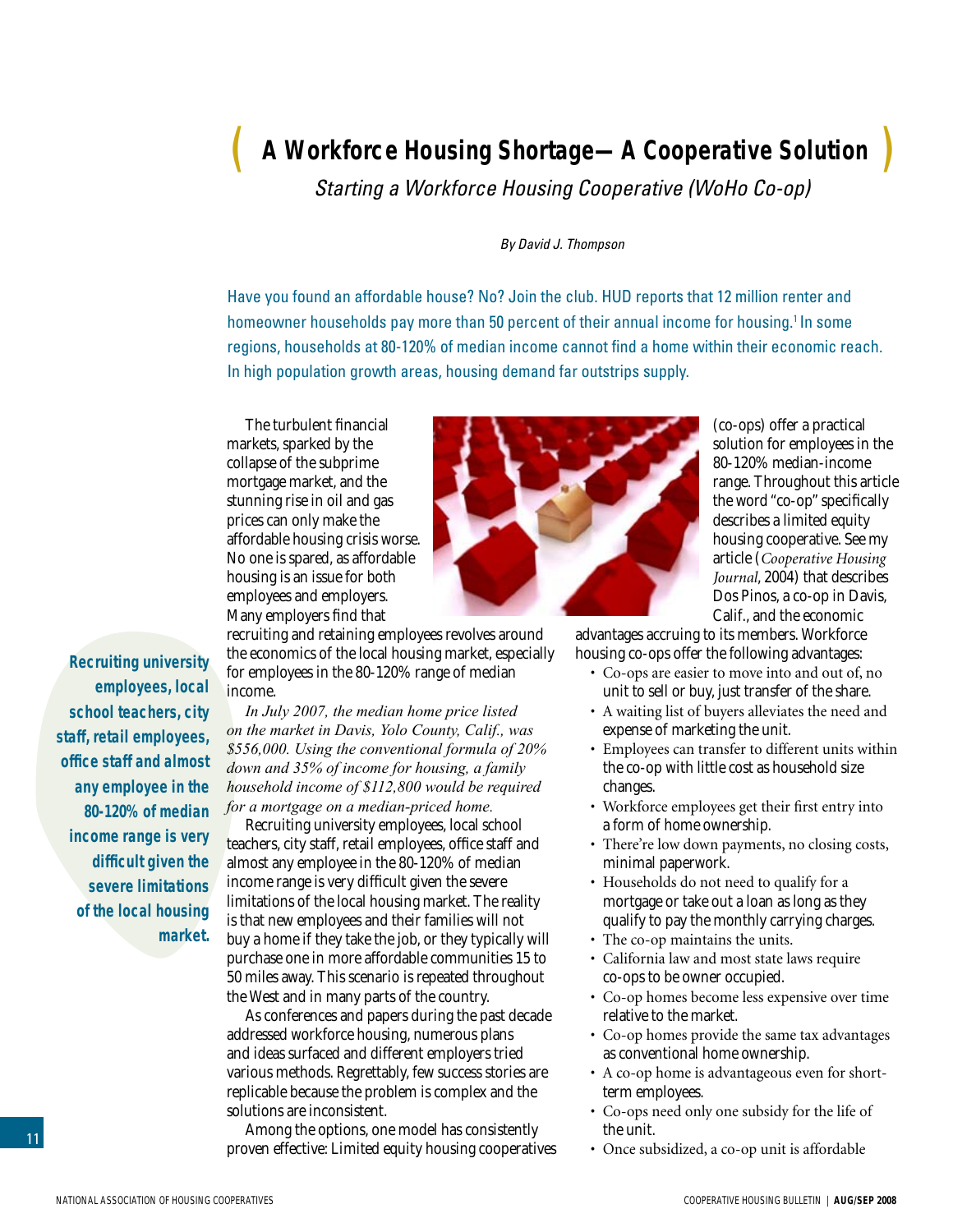#### Workforce Housing Shortage

forever and never needs further subsidy.

- The savings in a co-op unit always stay in town.
- With conventional ownership, equity gains accrue to the seller. In limited equity co-ops, to keep them affordable, equity gains accrue to the cooperative.

#### **Some Workforce Housing Co-op Scenarios**

#### *Choice of Building Type*

Keeping the unit cost low is critical for employees in 80–120% of median-income range. Often, the



workforce housing effort focuses on heavily subsidizing single-family homes. Multifamily structures are more economical because construction and administrative costs are spread over the number of units, so a greater number of people are economically housed.

#### *Using Leased Land or Converting Existing Apartment Buildings*

A company, city or school district has or obtains land and leases it to the co-op for 99 years. The co-op builds a multifamily community on site. The leasing entity then reserves the right for its employees to have priority on the waiting list for all or at least some of the units. Initially, the leasing entity could have first preference given to its own employees and make any remaining units available to the public. For example, if the leasing entity is a school district, it could give second preference to city employees, then to all others who work in the city and finally to the general public. These waiting list priorities based on underlying land leases can apply indefinitely in the filling of vacancies. So once the cooperative is financed and built, no further

#### **Structure of the initial financing of a WoHo Co-op unit in a multi-unit co-op.**

| Per co-op unit cost                                | \$200,000  |  |
|----------------------------------------------------|------------|--|
| Member or employee equity (see A)                  | 5,000<br>S |  |
| FHLB WISH/IDEA acts as equity, no interest (see A) | \$15,000   |  |
| One-time employer equity per reserved unit (see B) | \$20,000   |  |
| Subordinate debt (see C) (3% interest only)        | \$50,000   |  |
| Conventional debt (see D)                          | \$110,000  |  |
|                                                    | \$200,000  |  |

"subsidies" by the original sponsors are needed.

Land leasing arrangements of this sort also can be useful in developing attractive conversion arrangements for existing apartment buildings.

In any event, the co-op members would be entitled to receive the homeowner mortgage interest and property tax deductions applicable to their dwelling units.

#### *Workforce Housing Sponsors*

Either as a single entity or as a group, employers, unions or public agencies could jointly sponsor a WoHo Co-op. Each single entity could agree to sponsor a set number of units in a co-op. For example, each entity could pledge \$20,000 to sponsor a unit for which it retains reservation rights for its own employees or union members. If the sponsor lacks employees or union members to fill the unit, the co-op could fill it from the waiting list. When a unit turns over, the sponsors who had not taken their share of sponsored units could be given first priority on the waiting list. Sponsors also could provide their employees or union members with the \$5,000 down payment. What a recruiting tool or a union benefit it would be in a tight housing market to be able to offer a home to an employee or a union member! The sponsor(s) also could retain the right to nominate a minority of the cooperative's board members to continue its involvement and to grow the co-op.

#### *Financing*

The conventional financing structure of a WoHo Coop can involve four elements (see sidebar). Using an example of a purchase price of \$200,000: A) equity of \$5,000 from the member or from the member's employer with a match of up to \$15,000 from the WISH or IDEA program of the Federal Home Loan Bank, a no-interest loan forgiven over five years (see *Cooperative Housing Journal* cited above); B) up to \$20,000 in equity per unit from an employer, interest only, principal replaced by next employer; C) subsidy financing from local, state and federal programs generally at 3% interest only, and D) conventional blanket loan financing. In a co-op you also can use a 10-year interest-only loan from the Community Investment Program of the Federal Home Loan Bank or from a conventional lender. An interest-only loan in a co-op is an effective way of spreading financing costs more fairly over a 40 year period.

A family of four at 80% of median income in Davis, Calif., can afford this housing unit, with a housing expense of 35% of their annual income. And, they would be eligible for their share of the property taxes and mortgage interest deductions.

With a \$20,000 investment, an employer could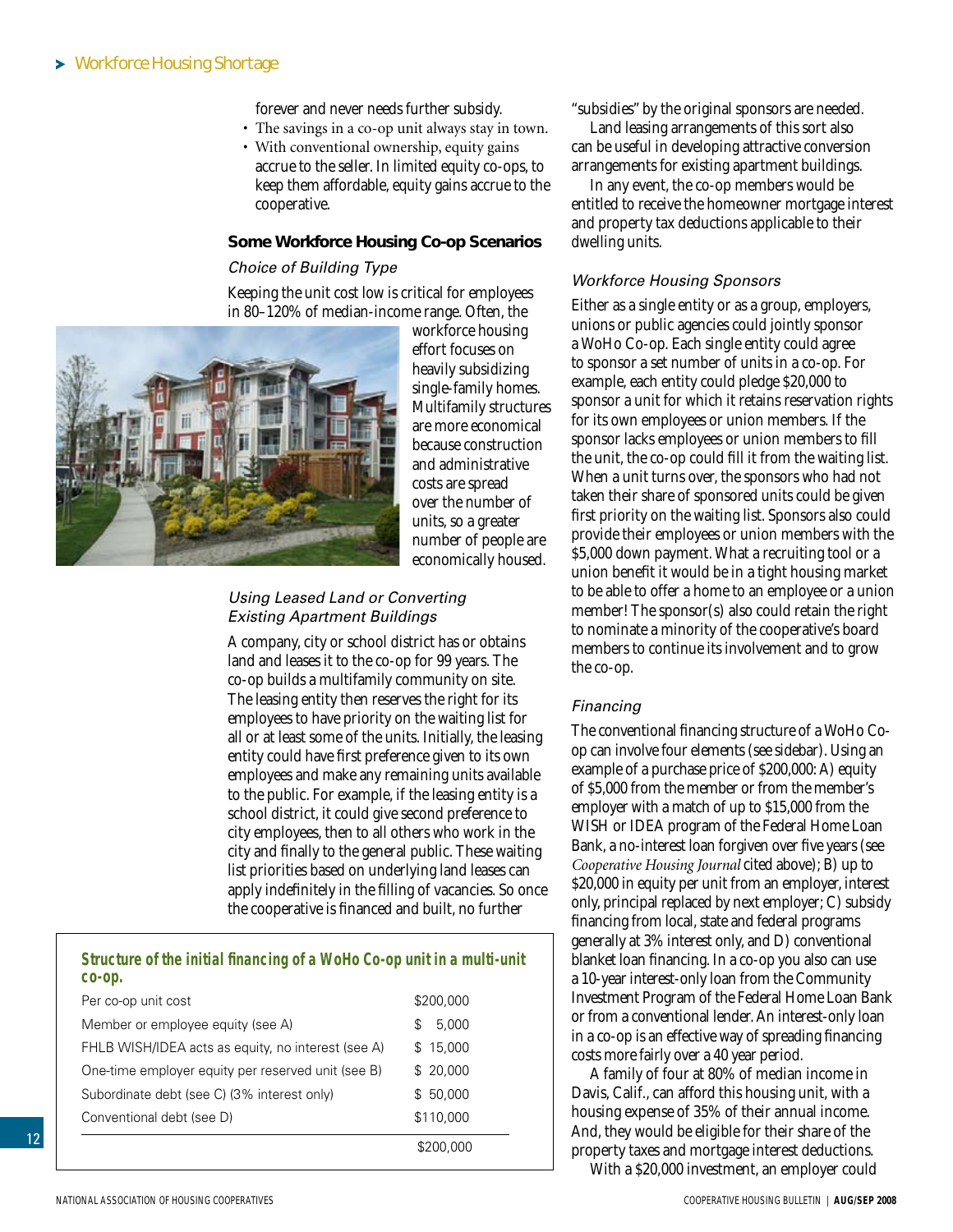permanently have a right to a housing unit reserved for one of its employees.

#### **International Sample of Workforce Co-op Housing**

#### *La Familistere, Guise, France*

In the 1840s, Jean-Baptiste-André Godin put into practice the first large-scale experiment in social utopia. In this experiment, the factories and the community were run as one cooperative. The community housed about 3,000 people and had its own residential buildings, cooperative stores, a garden, a nursery, schools and a theatre. This experiment lasted in cooperative form until 1968. Former employees and their descendants still live in the apartments.



Unite D'Habitation

*Freidorf, Basle, Switzerland*

A 150-home cooperative community was built by Co-op Switzerland for its employees in Basle in 1919 and opened by the president of Switzerland. (*NAHC Housing Bulletin*, July/August 2004). Freidorf

*Only \$1500 for up to 10 participants!*

# **Housing Cooperative**<br>deserves the **best governance!**

**NAHC provides custom designed training courses presented at** *your* **cooperative using** *your* **governing documents.**



Book your specialized training course today. Contact NAHC at 202-712-9029 or jwilliams@coophousing.org.

still serves only the co-op's employees. Freidorf is an attractive village modeled after the "Garden City Movement" in England. Freidorf has many amenities. Annual turnover is a very low 3%.

#### *Unite D'Habitation, Marseille, France*

A housing cooperative sponsored by the French government for the civil servants was needed to rebuild ravaged Marseille after World War

> II. Unite overlooks the Mediterranean, is 17 stories high and the largest single apartment block ever built in France. Initially, it housed 1,600 people. It is known for numerous architectural and construction innovations.

#### *Atchison Village, Richmond, Calif.*

The 450-unit Atchison Village was built in 1941 to house the workers at the nearby Kaiser shipyard. Atchison Village is the mythical home of "Rosie the Riveter." After the war, the housing was transferred to the Atchison Village Mutual Homes Corp. to operate as a housing cooperative for the people who built the Liberty ships. The 56-acre "Village" is called an "oasis of

affordability" in the East Bay. (It is further described in the *NAHC Cooperative Housing Bulletin*, April 2008.)

These examples of cooperative housing for employees are repeated in many countries. Each one of these co-ops has good quality homes with the lowest cost housing in their localities. As a result, each co-op has a sizeable waiting list and death of the member is often the only time when there is an opening.

WoHo Co-ops are a workable, lowcost solution compared with other home ownership models. The weakness is that most employers think in terms of only one home for one employee. What is needed are sponsors with the vision to provide permanently affordable workforce housing for a significant number of employees and/or union members so they can live and work in the same community. Who will Step forward? CHB

*David J. Thompson is a principal in Neighborhood Partners in Davis, Calif. You may see much of its housing work at www. community.coop/davis. David may be reached at dthompcoop@aol.com.*

1 www.hud.gov/offices/cpd/affordablehousing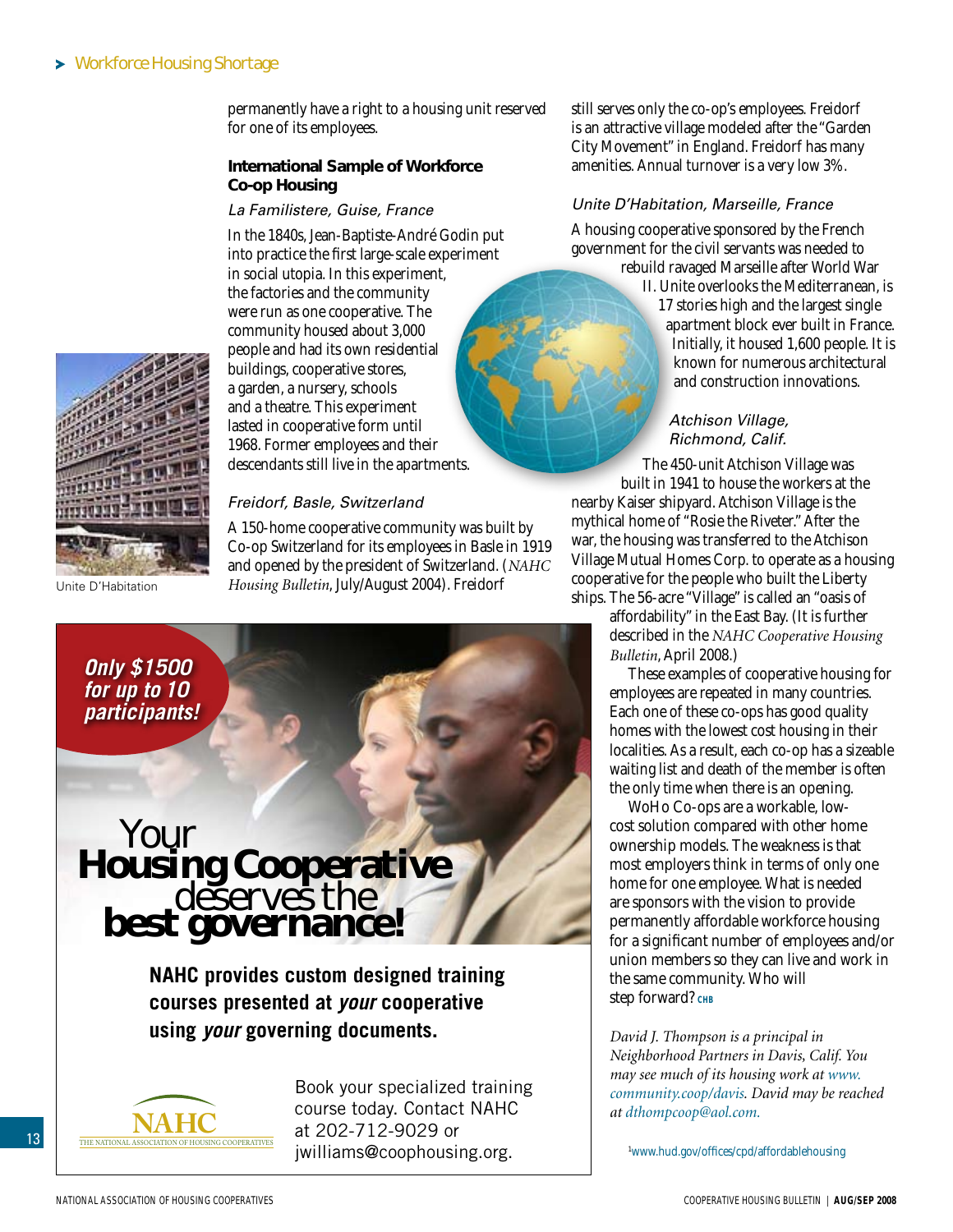## <span id="page-13-0"></span>**NOTICE TO NAHC MEMBERS**

The Board of Directors of NAHC has approved the following housekeeping amendments to **L** the NAHC Bylaws and recommends adoption by the membership of NAHC. Voting on the amendments will take place on Saturday, September 20, 2008 at the NAHC Annual Business Meeting, The Westin Galleria, Houston, Texas.

Shaded wording is proposed to be removed. Bold, italicized wording is proposed to be added.

#### **Article III**

**Section 2.** Any qualified applicant shall be accepted for membership upon proper application and the payment of member dues. The Executive Committee shall determine the qualification and proper category of membership for all applicants, and may delegate by resolution, this determination to the Executive Director. The Board of Directors may alter the decision of the Executive Committee, or the Executive Director, by a simple majority vote of directors present and voting. The applicant shall be given a chance to reply full to any and all questions raised on its qualifications.

**Section 3. All housing cooperatives serviced** by *within the jurisdiction* of an Association of Housing Cooperatives should be members of said Association, and should be represented by that Association. However, the Association, or the Corporation, may grant a waiver if a cooperative cannot be reasonably serviced by the Association, or for other reasons deemed appropriate. If such a waiver is granted, the otherwise qualified housing cooperative shall be eligible for membership as a regular member of the Corporation. In any instance where a jurisdictional dispute shall arise it shall be settled by a two-thirds vote of the Corporation's Board of Directors after all parties to said dispute have been heard.

#### **Article V**



1444 I Street, N.W. Suite 700 Washington, D.C. 20005-6542 202.737.0797 fax 202.216.9646

**Section 4.** All meetings shall be conducted according to *the current edition of* Robert's Rules of Order, Newly Revised. The items of business and procedure at the Annual Meeting and at other meetings of the Corporation, as far as applicable shall include: (1) determination of a quorum; (2) reading and disposal of minutes of last meeting; (3) reports of officers, directors and committees; (4) election of directors; (5) appointment of directors by Association Members; (6) completion of unfinished business; (7) transaction of new business; and (8) adjournment. *Except as otherwise required,* Aall questions shall be decided on the basis of those present and voting.

#### **Article VI**

*Section 4.* In addition to the directors elected under Section 3, each Association Member representing at least five (5) *two (2)* housing cooperatives and *paying dues for a minimum of six hundred* (600) member families shall appoint;: (1) one director for its first six hundred (600) member families and (2) one additional director for the next two thousand (2,000) of its member families for whom it has paid dues, and (3) one additional director for the next five thousand (5,000) member families for whom it has paid dues, and (4) one additional director for the next ten thousand (10,000) of its member families for whom it has paid dues. Directors so appointed shall serve one year terms. No Association Member shall have more than four (4) appointed directors. Resignations or vacancies in positions of appointed directors shall be filled by the Association Member which made the original appointment. The Association Member appointed directors shall be automatically confirmed after the election of directors at each Annual Meeting and the replacement authorized of any such appointed director for the balance of their term by said Association Member for proper representation.

Each appointed director shall be either (a) a member *or officer* of the governing body or employee of the appointing Association Member, or (b) a member *or officer* of the governing body or an employee of a housing cooperative for which the appointing Association Member has currently paid dues. The eligibility of the appointed director shall be certified in writing, at the time of appointment, by the appointing Association Member.

#### **Article VIII**

**Section 5***6***.** *Contract Review Committee.* At its first meeting each year, the Board shall elect a five (5) *three (3)* person Contract Review Committee, composed entirely of directors who have not and do not anticipate contracting for financial gain with the Association. This Committee shall review, solely for the purpose of preventing conflict of interest or the appearance of such conflict, any proposed contracts for provision of professional services in which a director, officer or employee is a potential recipient of payment or benefit, other than in their capacity as such, regardless of amount. All decisions of the Contract Review Committee shall be final unless or until overridden by the Board of Directors.

**Section 67.** Failure to comply. Failure to comply with the provisions of a*A*rticle VIII shall disqualify a member from sitting in any Insider position, including as an elected or appointed director.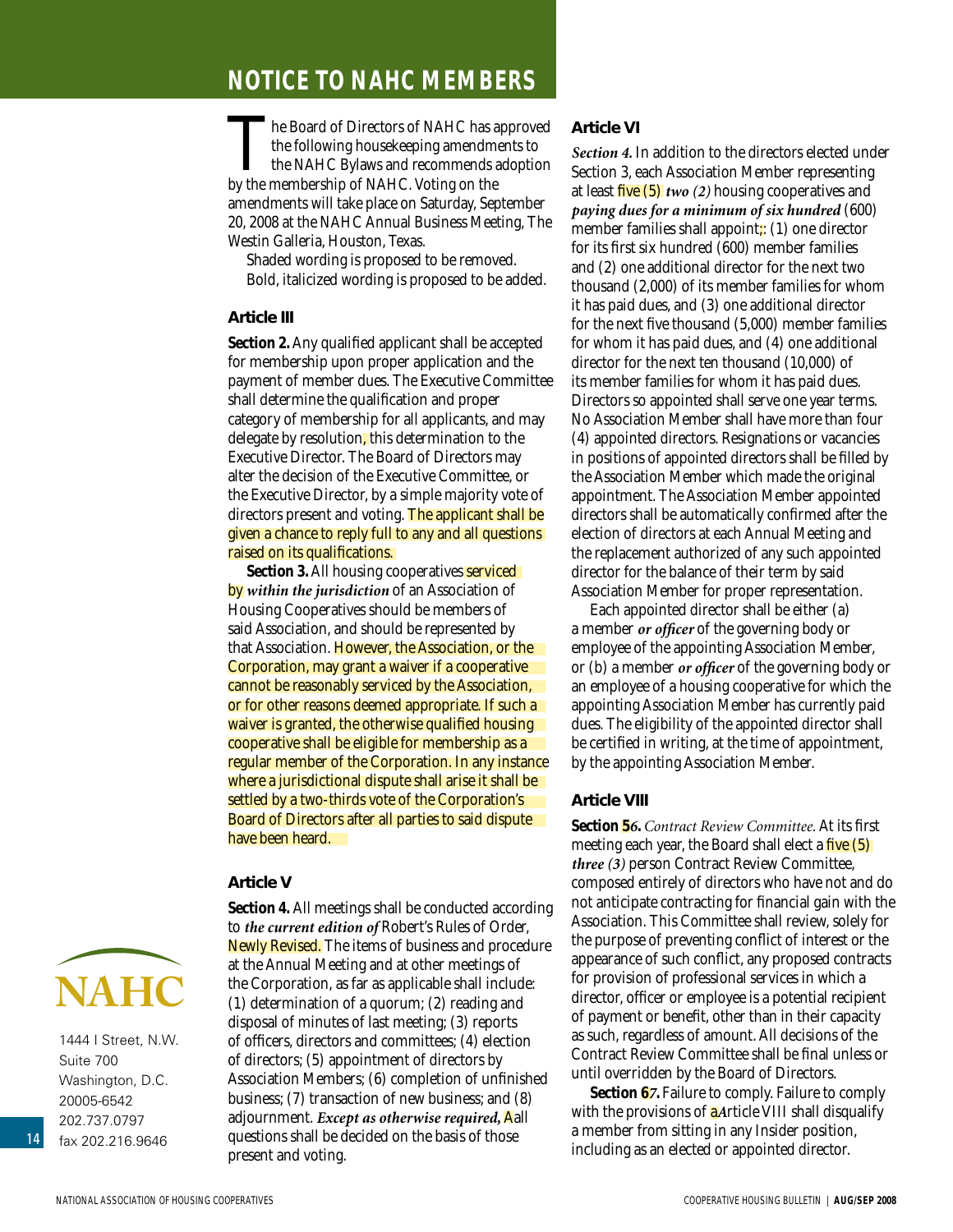<span id="page-14-0"></span>**Each of these CTAPs is a nonprofit affordable housing organization now working in this market segment in a collaborative and coordinated manner.** 



subsidiaries, which — based on experience in the successful New Hampshire model — solve the two basic problems homeowners face when attempting to acquire their communities: access to qualified technical help and access to timely financing.

ROC USA Network's nine Certified Technical Assistance Providers (CTAPs) provide technical assistance and training programs in 29 states. Each of these CTAPs is a nonprofit affordable housing organization now working in this market segment in a collaborative and coordinated manner. High-quality commercial mortgage financing from ROC USA Capital is the second support. CTAPs also seek other available financing to find the best possible financing for the cooperative. CHB

#### **Resident Owned, Land Only Cooperative Coalition**

*Memo by Judy Sullivan and Mary Ann Rothman*

Today there are approximately 50,000 manufactured-home communities in the United States. In most, the community (land and infrastructure) itself is owned by an investor while the manufactured home is owned by the family that lives in it, putting the family's ownership at risk of rising rents or even displacement should the community be converted to another use.

A growing minority of the manufactured-home communities in the United States are resident-owned. Homeowners in these communities own their homes and form cooperatives to purchase the community land. This allows them to ensure the continuity, stabilize the cost, and gain the true attributes and benefits of their homeownership. Like other homeowners, they are able to deduct their home mortgage interest and property taxes on their home from federal income tax. However, unlike all other homeowners (including all other cooperative homeowners), they are unable to take this deduction for their share of the cooperative land.

NAHC and ROC USA, an organization of manufactured-home technical assistance providers, have joined together to form a Resident Owned Land Only Cooperative Coalition to seek legislation allowing homeowners whose residences are located in land-only cooperatives the same rights under Section 216 of the IRS Code as all other homeowners. The National Cooperative Bank recently joined our growing coalition.

We have targeted members of the U.S. House of Representatives Ways and Means Committee whose districts or states contain large numbers of manufactured-home communities, and we are contacting them to seek support for our amendment to Section 216. Passage of this legislation will be a tremendous boost to cooperative homeownership in the United States.

On July 24, NAHC send the following letter to the Rep. Pete Stark (D-Calif.).

Representative Fortney H. "Pete" Stark 229 Cannon House Office Building Washington, DC 20515

Re: Resident Owned Land Only Cooperatives

Dear Representative Stark,

Today there are approximately 50,000 manufactured home communities in the United States. In most, the community (land and infrastructure) itself is owned by an investor while the manufactured home is owned by the family that lives in it, putting the family's ownership at risk of rising rents or even displacement should the community be converted to another use. A growing minority of the manufactured home communities in the United States are residentowned. Homeowners in these communities own their home and form cooperatives to purchase the community land. This allows them to ensure the continuity and stabilize the cost and gain the true attributes and benefits of their homeownership. Like other homeowners, they are able to deduct their home mortgage interest and property taxes on their home from federal income tax. However, unlike all other homeowners (including all other cooperative homeowners), they are unable to take this deduction for their share of the cooperative land.

In California alone, there are approximately 4,000 manufactured home communities with thousands of residents who are adversely affected by being treated less favorably than other homeowners. These are affordable housing communities that are desperately needed, given today's housing and economic situation.

#### *Mary Ann Rothman*

*Chair, NAHC Government Relations Committee*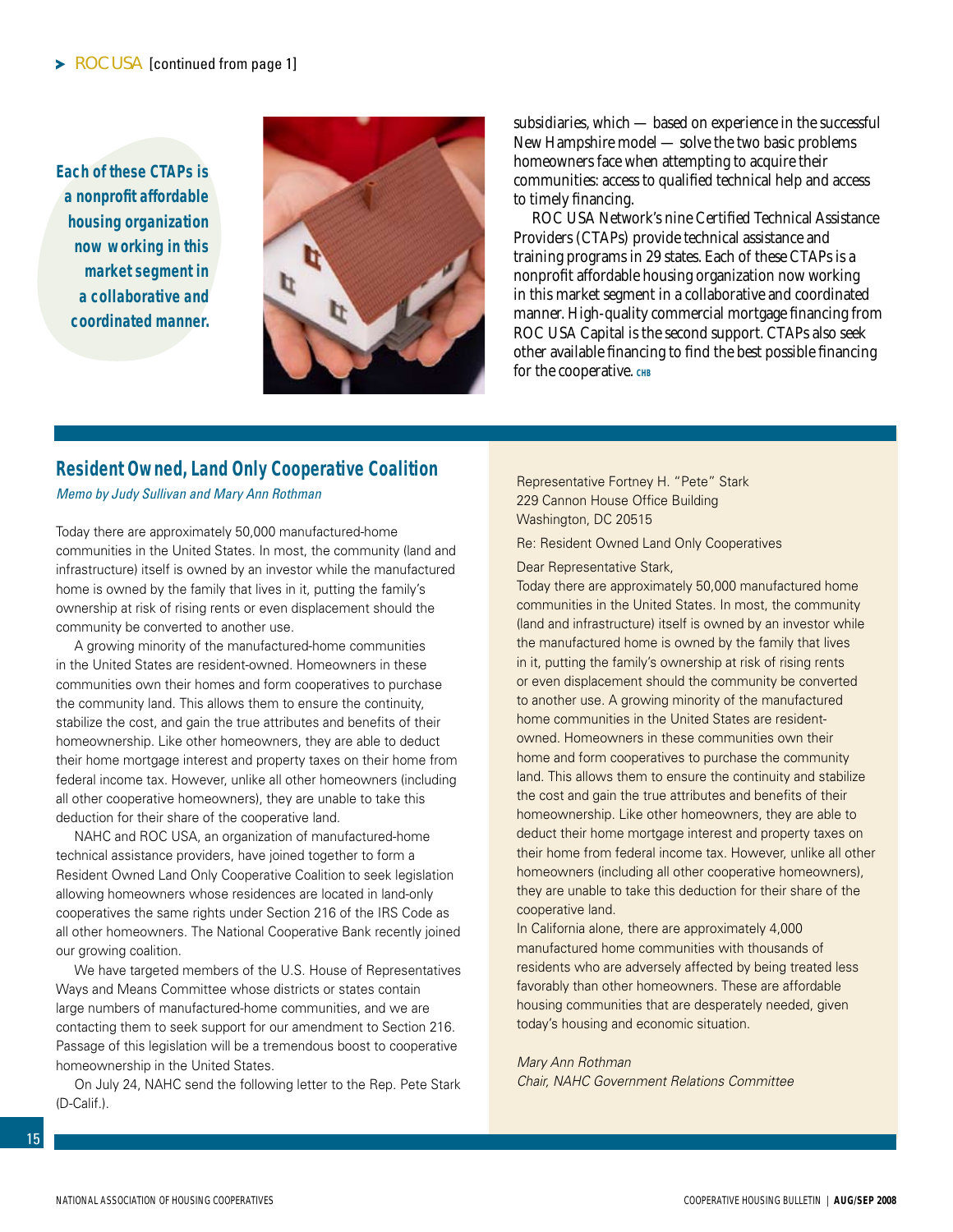# <span id="page-15-0"></span>**Paul Bradley, Founding President of ROC USA**

aul Bradley is the founding president of ROC USA LLC, an independent social enterprise based in Concord, N.H., that was launched in May. The organization's mission is to preserve affordable housing by making resident ownership of manufactured-home communities

viable nationwide.

Prior to his appointment at ROC USA, Bradley served as vice president for the New Hampshire Community Loan

Fund, where he managed and grew the fund's 24-year-old Manufactured Housing Park Program (MHPP) by expanding its cooperative development program and initiating singlefamily lending and new production.

During Bradley's tenure at the fund, loan receivables increased from \$3 million to \$30 million and the number of resident-owned communities more than doubled from 40 to 82, increasing resident-ownership's market share in New Hampshire to 19 percent. Single-family lending exceeded \$10 million in three years and a major sector

change objective was met — an unprecedented \$10 million initiative by Fannie Mae to finance singlefamily homes in resident-owned communities. Under Bradley's direction, MHPP developed the nation's first manufactured-home community

> consisting entirely of EnergyStar-rated manufactured homes.

In 2004, Bradley initiated a national training program for nonprofit organizations that were interested in developing resident-ownership programs

outside of New Hampshire. It was the success of this program, known as "The Meredith Institute" that led the Ford Foundation to provide planning support for the development of ROC USA.

Bradley, an author and frequent speaker on market-based strategies aimed at improving manufactured-housing markets, is a native of New Hampshire. He received a bachelor's degree in economics in 1986 from the University of New Hampshire. In 2008, he graduated from the NeighborWorks Achieving Excellence Program, an executive training program offered through Harvard Paul Bradley **Paul Bradley Example 20** million in three years and a major sector University's Kennedy School of Government. CHB



 $\blacktriangleright$  Houston [continued from page 1]



Buffalo Soldier Museum

16

throughout the meeting, including a tour of the Buffalo Soldiers Museum featuring a reenactment of Harriet Tubman. Tickets are only \$25 and include transportation. Want to know more about Buffalo Soldiers? See www. buffalosoldiermuseum.com. If you're interested in space travel and have always wondered about NASA and how it



Johnson Space Center

works, hop on the bus to the Johnson Space Center (www.spacecenter.org) where you can touch a Moon rock, witness a shuttle launch and enjoy a guided tour of NASA. You'll see the world's best collection of space suits and much, much more. Price is \$35. Both of these events are scheduled for Wednesday, Sept. 17.

The highlight of your visit might be the Friday night event when you'll travel to the Triangle 7 Rodeo Arena for an extraordinary evening of south Texas fun, complete with barrel racing, calf roping and bulldogging. If you must, take a turn riding the mechanical bull! Meet Mollie Stevenson, member of the Cowgirl Hall of Fame, and learn from the cowboys who will circulate among the crowd. Don't forget to pack your boots so you can scoot around the floor and learn to line dance as a DJ keeps the music going. Price is \$75.

#### **Houston**

JSƏ

**Resident Owned Communities** BETTER TOGETHER

> Houston is an exciting city with Texas flavor the fourth-largest metropolitan area in the United States. With 90 spoken languages, its flavor is international — in addition to barbecue. Fourthlargest in the United States also describes both the